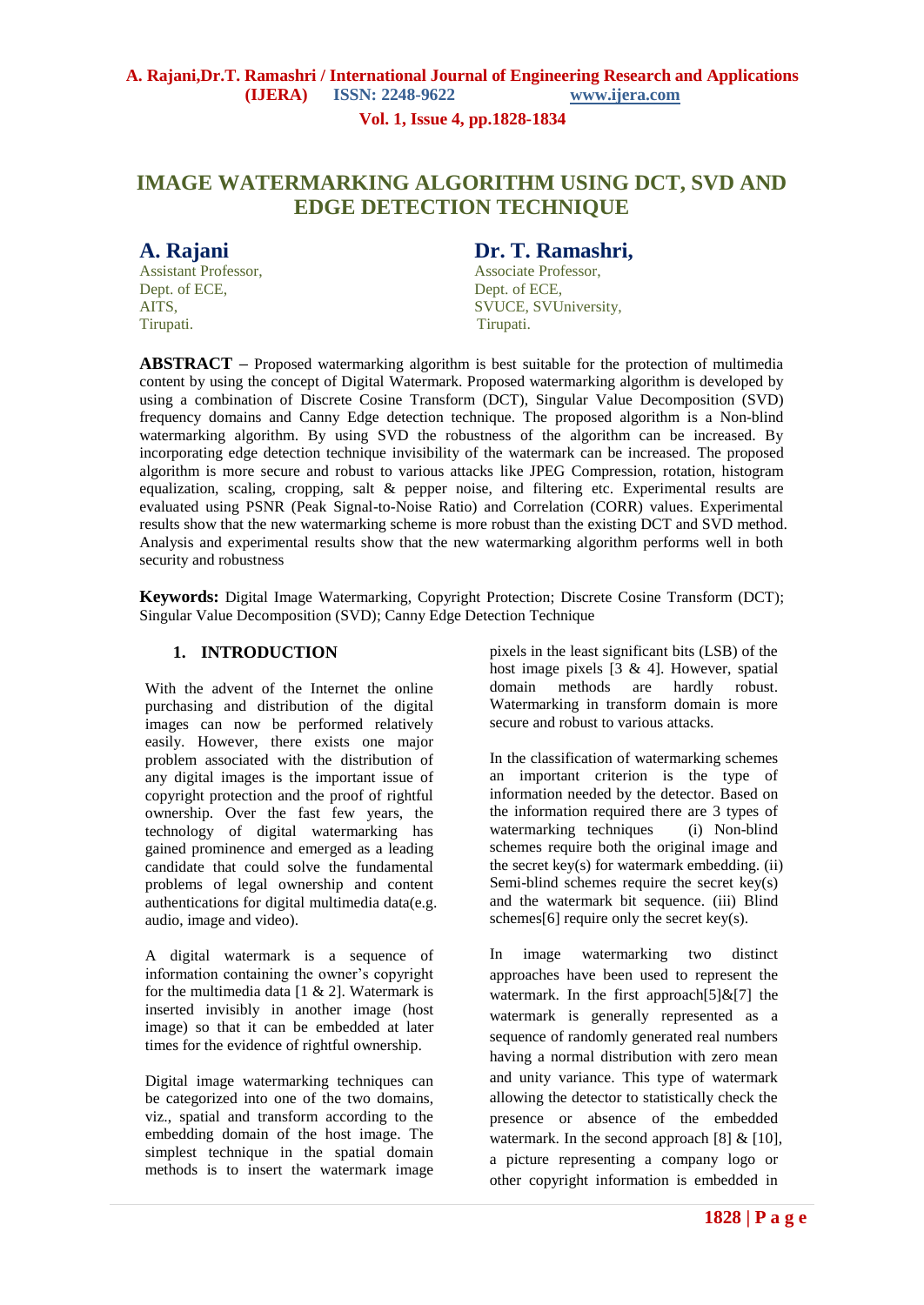# **Vol. 1, Issue 4, pp.1828-1834**

the cover image. The detector actually reconstructs the watermark, and computes its visual quality using an appropriate measure.

In this work, a watermarking algorithm proposed is robust reasonably having good capacity (16x16 logo is embedded multiple times in the 512x512 Lena host image) and non-blind in nature. The proposed method uses DCT-SVD domains and for embedding watermark edge detection method.

The proposed work is organized as follows: In section '2' a brief overview of DCT and SVD is given. In section '3' the proposed watermarking algorithm is presented. In section '4' experimental results and in section '5' Conclusions are given.

## **2. OVERVIEW OF DCT AND SVD**

#### **2.1 Discrete Cosine Transform (DCT)**

A transformation function which transforms image from spatial domain to frequency domain which makes the analysis of a signal simple. DCT Watermarking is done by using direct application of transform to entire image or block wise. One dimensional DCT is used in audio compression method. The only dimension of interest in audio is time. Two dimensional DCT is used in image compression, where vertical and horizontal dimensions are considered. Formulae for calculating DCT is given by equation 1 and inverse DCT is given by equation2.

DCT is used in many standardized image, audio, and video compression methods. It has shown its superiority in reduction of the redundancy of a wide range of signals.

An image is subdivided into 8x8 block of samples. Each of these 8x8 blocks of samples of the original image is mapped to the frequency domain. It is represented as a composition of DCT basic functions with appropriately chosen 64 coefficients, representing different horizontal and vertical intensities.

**Formulae of the 2-D DCT:**  
\n
$$
F(u, v) = \sum_{i=0}^{N-1} \sum_{j=0}^{N-1} C(u)C(v) f(i, j) \cos \left[ \frac{\pi (2i+1)u}{2N} \right] *
$$
\n
$$
\cos \left[ \frac{\pi (2j+1)u}{2N} \right] (1)
$$
\n**Formulae of the 2-D inverse DCT:**  
\n
$$
f(i, j) = \sum_{i=0}^{N-1} \sum_{j=0}^{N-1} C(u)C(v)F(u, v) \cos \left[ \frac{\pi (2i+1)u}{2N} \right] *
$$
\n
$$
\cos \left[ \frac{\pi (2j+1)u}{2N} \right] (2)
$$
\n**which**  
\n
$$
C(u), C(v) = \begin{cases} \sqrt{\frac{1}{N}}, u, v = 0 \\ \sqrt{\frac{2}{N}}, u, v = 1, 2, \dots, N-1 \end{cases}
$$

#### **2.2 Singular Value Decomposition (SVD)**

The Singular Value Decomposition is one of the most useful tools of linear algebra with several applications to multimedia. Applications including Image compression, Watermarking and other Signal Processing. Given a real matrix, A (m,n);  $1 \le m \le M$ ,  $1 \le n$  $\leq$  N, it can be decomposed into a product of three matrices given by equation 3.

$$
A = USVT
$$
 (3)

Where U and V are orthogonal matrices,  $U<sup>T</sup>U = I$ ,  $V<sup>T</sup>V = I$ , and  $S = diag(\lambda_1, \lambda_2, \ldots, \lambda_r)$ . The diagonal entries of S are called the singular values of A, the columns of U are called the left singular vectors of A, and the columns of V are called the right singular vectors of A. This decomposition is known as the Singular Value Decomposition (SVD) of A, and can be written as shown in equation 4,

$$
A = \lambda_1 U_1 V_1^T + \lambda_2 U_2 V_2^T + \dots + \lambda_r U_r V_r^T \quad (4)
$$

Where r is the rank of matrix A. It is important to note that each singular value specifies the luminance of an image layer while the corresponding pair of singular vectors specifies the geometry of the image layer.

An important property of SVD based watermarking is that the largest of the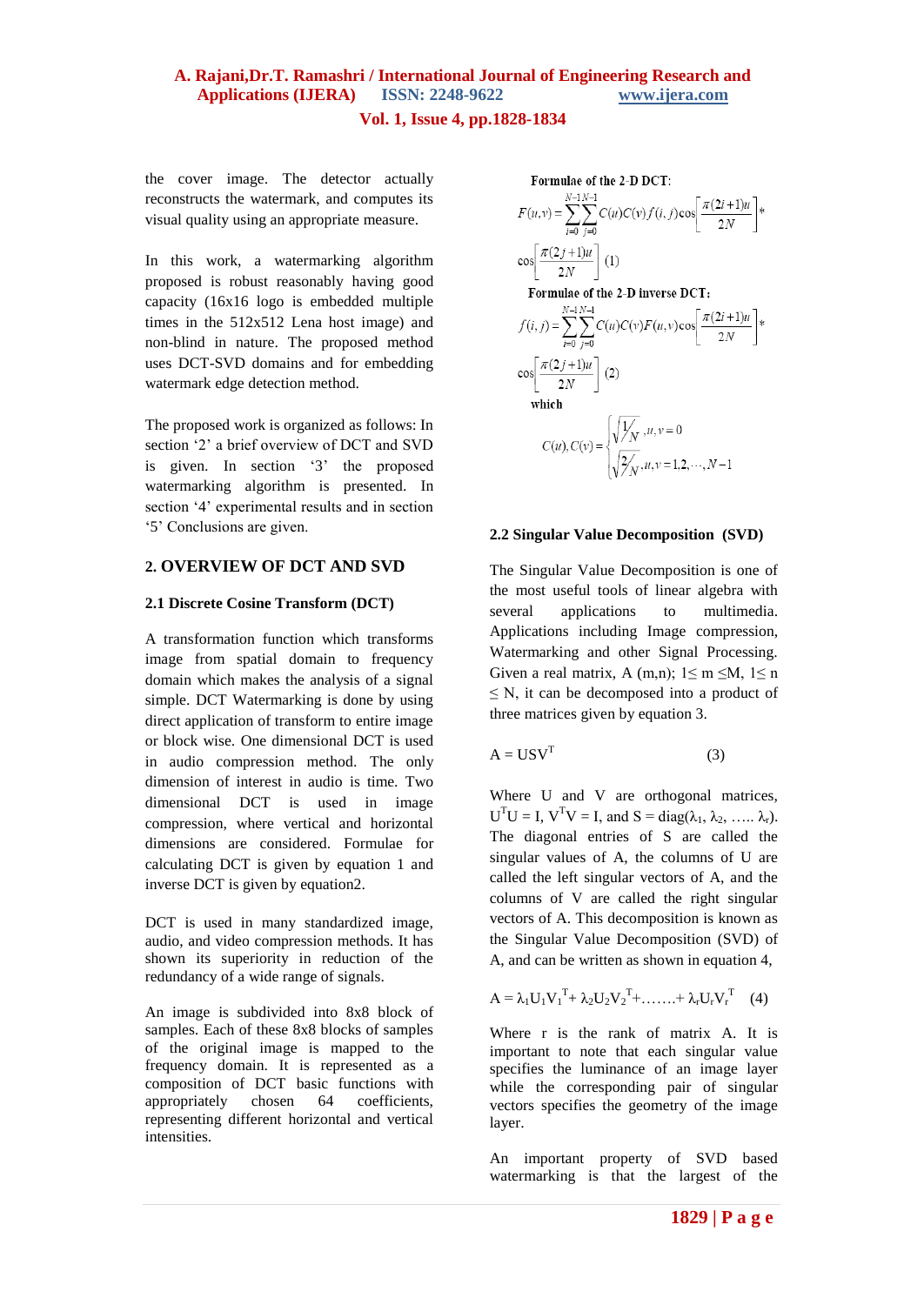#### **Vol. 1, Issue 4, pp.1828-1834**

modified singular values change very little for most types of attacks like transpose, flip, rotation, scaling and translation.

# **3. PROPOSED WATERMARKING ALGORITHM**

Proposed watermarking algorithm is an improvement over LIU Quan et  $al<sup>1</sup>$  method. By adding edge detection technique proposed algorithm is more robust than<sup>1</sup>. Instead of embedding watermark in the mid band of the DCT 8x8 blocks by using the SVD, here in the proposed algorithm the blocks are selected

using edge detection technique based on the threshold number of edges and SVD is applied to the selected DCT coefficient blocks and singular values are modified using the watermark logo and gain factor. Gain factor differs from image to image. The block size is same as the watermark size. In the proposed method watermark logo is embedded multiple times and because of that robustness of the algorithm improves. Figure.1 shows the watermark embedding procedure in the block diagram format.



| <b>Figure1 Block Diagram for Watermark Embedding</b> |  |  |
|------------------------------------------------------|--|--|
|                                                      |  |  |

If the watermark logo size is increased based on that block size is getting changed. Block size and watermark logo size are interdependent. Here the threshold value (T1) i.e. edge count of the block is chosen as the key parameter. Watermark is embedded into few of the blocks based on the key parameter. SVD is applied to each chosen individual blocks. Singular values are modified by embedding watermark with some gain factor of 'α'. In the proposed algorithm gain factor 'α' chosen is 0.2.

In this proposed scheme the host image chosen is Lena image of size 512x512. DCT is applied to the entire host image. Canny edge detection is applied to host image  $\&$  it is divided into 16x16 blocks. In each block the number of edges are found and based on the threshold number of edges the blocks are chosen for watermark embedding. Watermark logo

chosen is 16x16 size which is same as the block size.

#### **The watermark embedding procedure is briefly described in the following steps:**

**Step1:** DCT is applied to entire host image 'I' of size 512x512.

**Step2:** Canny edge detection is applied to entire host image, later on it is subdivided into  $16x16$  blocks  $(B_i)$ .

Step3: The blocks (N) are selected based on the threshold value which depends upon the high frequency components of the respective blocks.

**Step4:** SVD is applied to each 16x16 blocks to obtain the SVs (Singular Values) of each block called as 'S<sub>i</sub>' matrix.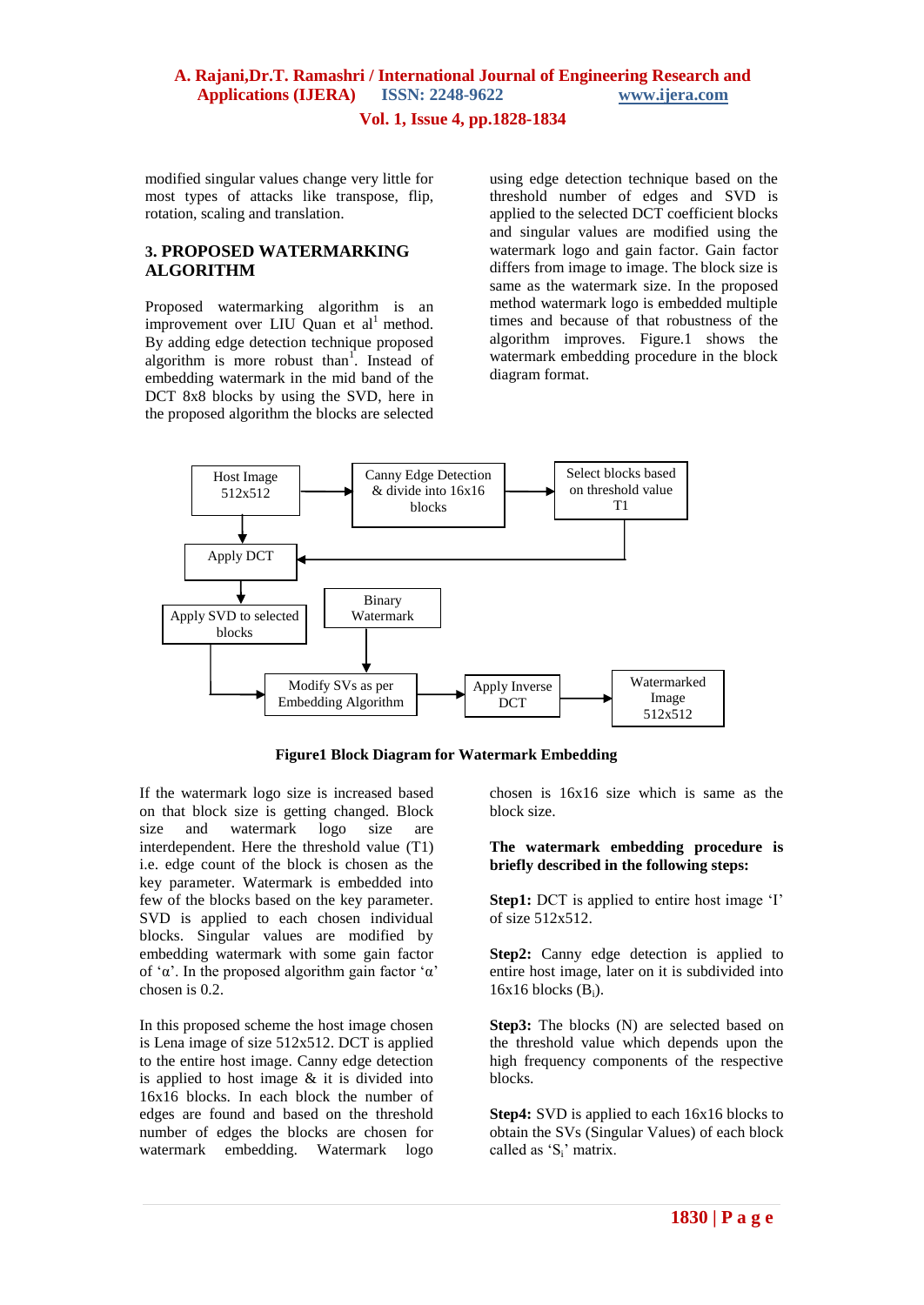**Vol. 1, Issue 4, pp.1828-1834**

**Step5:** Binary watermark logo is added to the S<sup>i</sup> matrix of each block.

$$
D_i = S_i + \alpha W \tag{5}
$$

Where ' $\alpha$ ' is a gain factor

**Step6:** SVD is applied on each  $D_i$  matrix to obtain the SVs of each  $(S_{wi}$  matrix) block.  $D_i = U_{wi} S_{wi} V_{wi}^T$ (6)

**Step7:** Use the  $S_{wi}$  matrix of each block to build the watermarked blocks

$$
\mathbf{B}_{wi} = \mathbf{U}_i \; \mathbf{S}_{wi} \, \mathbf{V}_i^{\mathrm{T}} \tag{7}
$$

Where  $B_{wi}$  is the watermarked block. Repeat from step4 to step7 for all the selected N blocks.

**Step8:** Combined the watermarked and unwatermarked blocks into a single matrix.

**Step9:** Applied Inverse DCT (idct2) and the watermarked image  $(I_w)$  is obtained.

#### **The watermark extraction procedure is briefly described in the following steps:**

**Step1:** Apply DCT to watermarked image and divide the watermarked image into 16x16 blocks.

**Step2:** Apply canny edge detection to the original host image & divide it into 16x16 blocks. Find the blocks which are watermarked using the key.

**Step3:** SVD is applied on any one of the selected watermarked block

$$
B_{wi}^{\prime}^{\prime} = U_{i}^{\prime} S_{wi}^{\prime} V_{i}^{T} \tag{8}
$$

**Step4:** Obtain the matrices that contain the watermark using  $U_{wi}$ ,  $V_{wi}$ <sup>T</sup> and  $S_{wi}$ <sup>'</sup> matrices

$$
\mathbf{D_i}^{\prime} = \mathbf{U_{wi}} \ \mathbf{S_{wi}}^{\prime} \ \mathbf{V_{wi}}^{\mathrm{T}} \tag{9}
$$

**Step5:** Extract the watermark (W<sup>'</sup> matrix) from the  $D_i$ <sup>'</sup> matrix

$$
W_i^{\prime} = (D_i - S_i) / \alpha \tag{10}
$$

**Step 6:** The process is repeated to all the 16x16 blocks until the extracted watermark nearly matches with the original one.

#### **4. EXPERIMENTAL RESULTS**

In this proposed watermarking algorithm host image Lena of size 512x512 is used as shown in Figure.2. Watermark logo taken which is 'SV' of size 16x16 shown in Figure 3.



DCT is applied to entire host image. Using canny edge detection the blocks are found which are having more number of high frequency components. SVD is applied to the selected DCT blocks. Singular values of the selected blocks are modified using binary watermark logo and  $\alpha$  gain factor. Figure4 and Figure5 show the watermarked image and the extracted watermark logo respectively.

The proposed watermarking algorithm is simulated using MATLAB 7.01. The proposed watermarking algorithm is tested for the various host and watermark images. Here the results are given for Lena image only.



To evaluate the performance of the proposed method, evaluation metrics used are PSNR (Peak Signal to Noise Ratio) and CORR (Correlation coefficient). PSNR is widely used to measure visual fidelity between the original image and watermarked image. PSNR is defined by the equation 11. The similarity between the original watermark and extracted watermark from the attacked image is evaluated by using correlation coefficient given by the equation 12.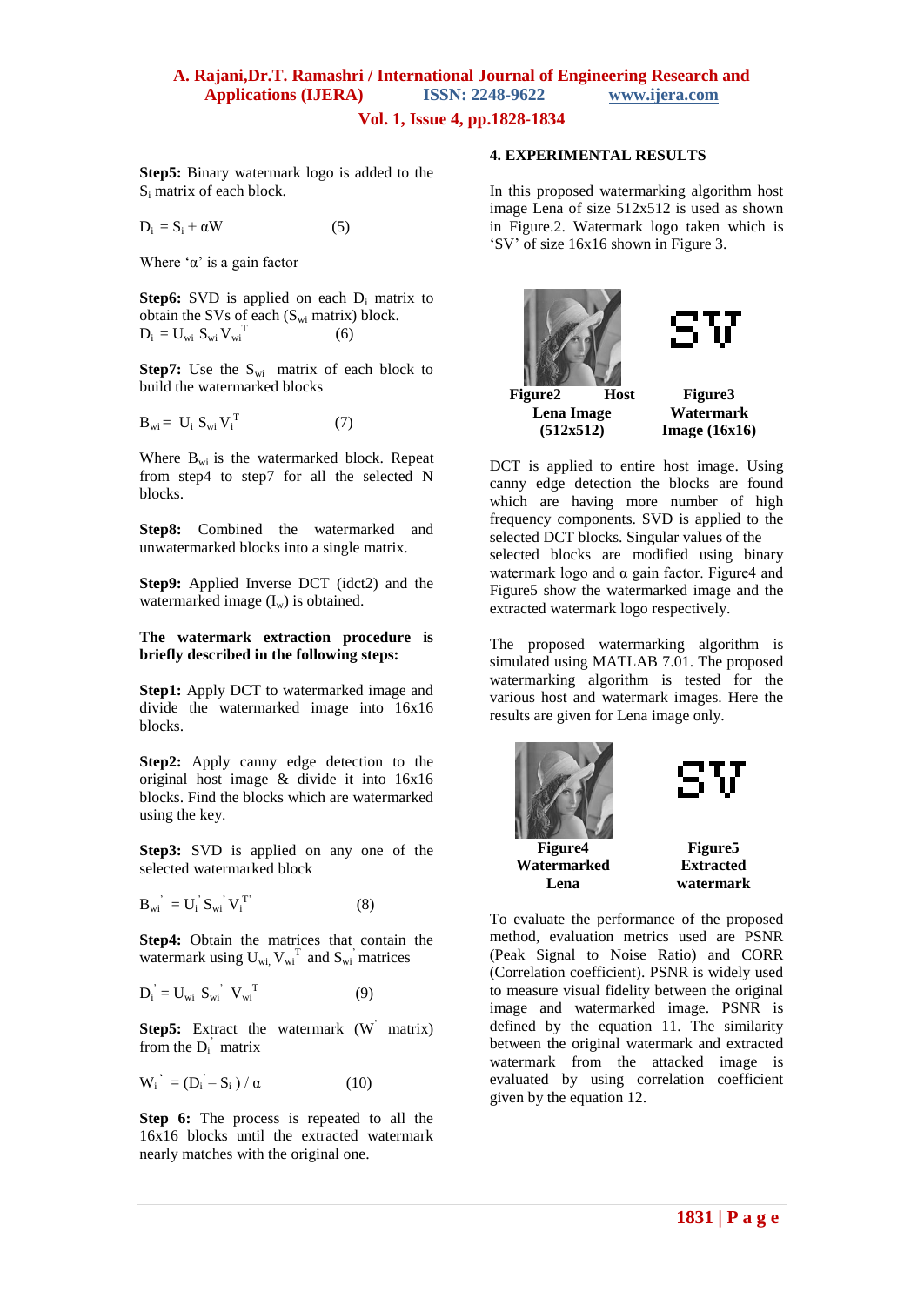# **A. Rajani,Dr.T. Ramashri / International Journal of Engineering Research and**  Applications (**IJERA**)

# **Vol. 1, Issue 4, pp.1828-1834**

$$
PSNR = 10 \log_{10} \left( \frac{255 \times 255}{MSE} \right)
$$
\n(11)

Where

$$
MSE = \frac{1}{M \times N} \sum_{m=1}^{M} \sum_{n=1}^{N} \left[ I(m,n) - I_w(m,n) \right]^2
$$
  

$$
NC = \frac{\sum_{i} \sum_{j} w(i,j) w'(i,j)}{\sum_{i} \sum_{j} |w(i,j)|^2}
$$
 (12)

Table.1 shows PSNR values of the host image and watermarked images with attack and also the correlation (CORR) values between the actual watermark and extracted watermark from attacked watermarked image for the proposed method and Dct-Svd method.



**Figure 6 Watermarked Images with Attack**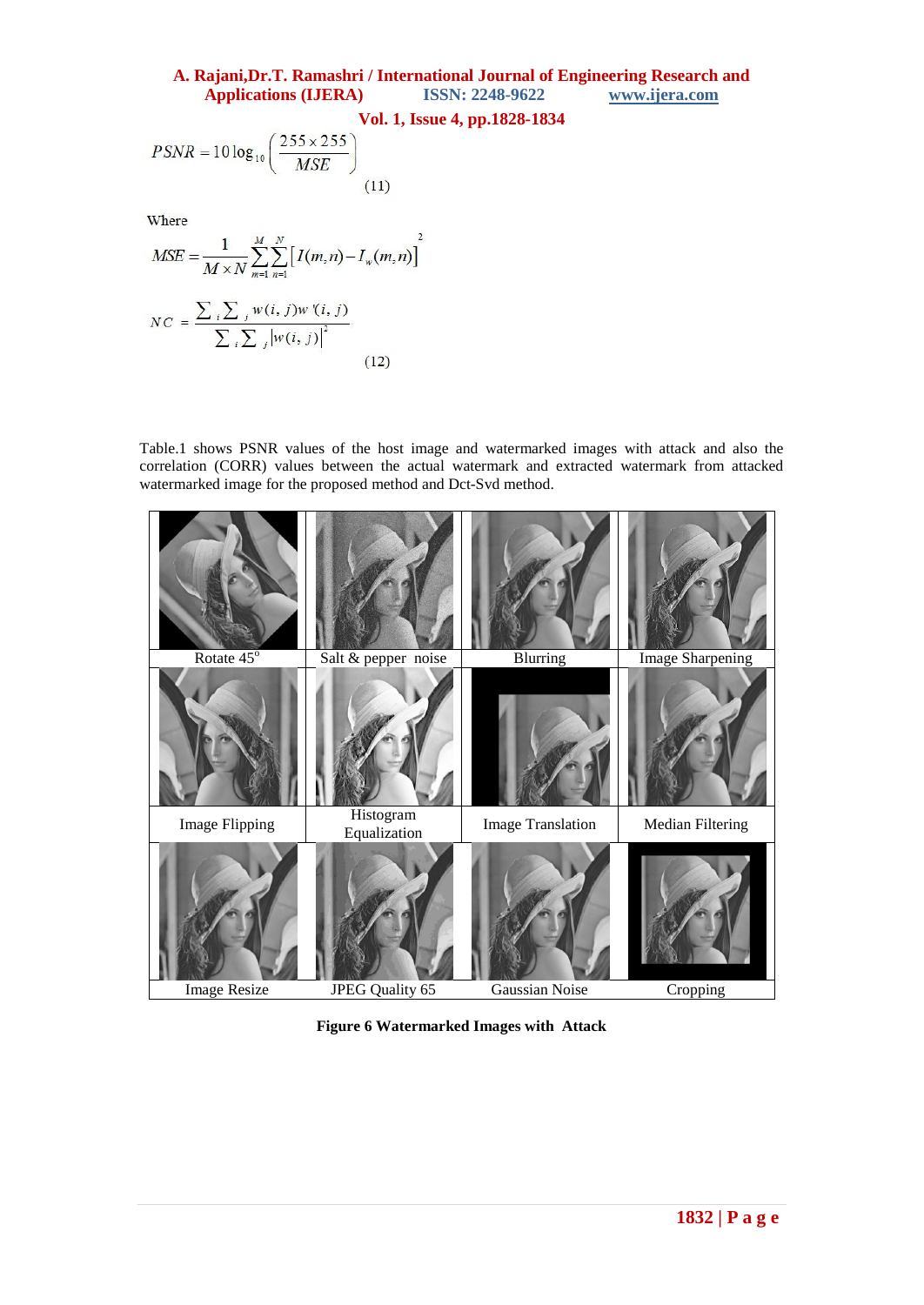| A. Rajani, Dr.T. Ramashri / International Journal of Engineering Research and<br><b>ISSN: 2248-9622</b><br><b>Applications (IJERA)</b><br>www.ijera.com |                          |                                      |                           |                          |                           |  |  |
|---------------------------------------------------------------------------------------------------------------------------------------------------------|--------------------------|--------------------------------------|---------------------------|--------------------------|---------------------------|--|--|
| SV                                                                                                                                                      | SV                       | Vol. 1, Issue 4, pp.1828-1834<br>337 | SV                        | SV                       | SV                        |  |  |
| Rotate 45°                                                                                                                                              | Salt $&$<br>pepper noise | <b>Blurring</b>                      | Image<br>Sharpening       | Image<br>Flipping        | Histogram<br>Equalization |  |  |
| SV                                                                                                                                                      | SV                       | <u>ሚሆነ</u>                           | SV                        | SV                       | SV                        |  |  |
| Image<br>Translation                                                                                                                                    | Median<br>Filtering      | <b>Image Resize</b>                  | <b>JPEG</b><br>Ouality 65 | Gaussian<br><b>Noise</b> | Cropping                  |  |  |

**Figure 7 Extracted Watermarks for Various Attacks**

### **Table.1 Performance results in terms of PSNR and CORR values**

|                     | <b>Proposed</b> |             | Dct-Svd     |             |  |
|---------------------|-----------------|-------------|-------------|-------------|--|
|                     | Dct-Svd-Edge    |             | Method      |             |  |
| <b>Attacks</b>      | <b>Method</b>   |             |             |             |  |
|                     | <b>PNSR</b>     | <b>CORR</b> | <b>PSNR</b> | <b>CORR</b> |  |
| without             | 73.2935         | 1           | 58.053      |             |  |
| Attack              |                 |             |             |             |  |
| Salt &              | 40.1485         | 1           | 38.971      | 0.7477      |  |
| Pepper Noise        |                 |             |             |             |  |
| Image               | 27.6713         | 0.9094      | 33.577      | 0.6767      |  |
| Flipping            |                 |             |             |             |  |
| Sharpening          | 31.9638         | 1           | 34.749      | 0.8925      |  |
| <b>JPEG</b><br>(QF) | 40.6674         | 1           | 38.576      | 0.9748      |  |
| 65%)                |                 |             |             |             |  |
| JPEG<br>(OF)        | 39.6527         | 1           | 38.254      | 0.9551      |  |
| 50%)                |                 |             |             |             |  |
| Gaussian            | 37.79           | 0.8474      | 39.754      | 0.6236      |  |
| Blurring            |                 |             |             |             |  |
| Histogram           | 40.3556         | 1           | 65.213      | 0.8196      |  |
| Equalization        |                 |             |             |             |  |
| Gaussian            | 45.992          | 0.859       | 39.68       | 0.9988      |  |
| Noise               |                 |             |             |             |  |
| Rotate $(45^0)$     | 27.2838         | 1           | 33.129      | 0.3172      |  |
| Median Filter       | 37.1949         | 0.6917      | 39.908      | 0.5336      |  |
| <b>Image Resize</b> | 37.7262         | 0.859       | 40.04       | 0.5674      |  |
| Translation         | 26.615          | 1           | 32.519      | 0.249       |  |
| Adjustment          | 24.0654         | 1           | 30.133      | 0.653       |  |
| Cropping            | 28.633          | 1           | 33.659      | 0.4036      |  |

From Table 1 it is observed that the proposed watermarking algorithm is more robust than the Dct - Svd method. It is observed that watermarked image visual quality can be increased by using proposed method. Finally it is observed that Dct-Svd-Edge watermarking algorithm is more resilient to number of attacks.

Figure 6 shows watermarked images with attack and Figure 7 shows extracted watermark images for various attacks applied to watermarked image. From the resultant images it is observed that the extracted watermark visual quality is good. The proposed algorithm is resilient to number of attacks, so the algorithm is best suitable for copyright protection application.

# **5. CONCLUSIONS**

The proposed watermarking algorithm is a non-blind robust watermarking algorithm. The proposed watermarking algorithm using DCT, SVD and Edge detection is more robust in comparison with many watermarking algorithms developed using DCT and SVD methods.

The watermark is inserted in few of selected blocks of original image, so that perceptual quality of the watermarked image is good. Watermark is inserted into the blocks number of times so retrieval of watermark is good.

From the experimental results it is observed that the proposed watermarking algorithm is robust against to many signal processing and geometrical attacks compared to existing DCT and SVD method. The visual quality of extracted watermark image is good.

Proposed algorithm can be further improved using various edge detection techniques and further can be extended to color images and video processing.